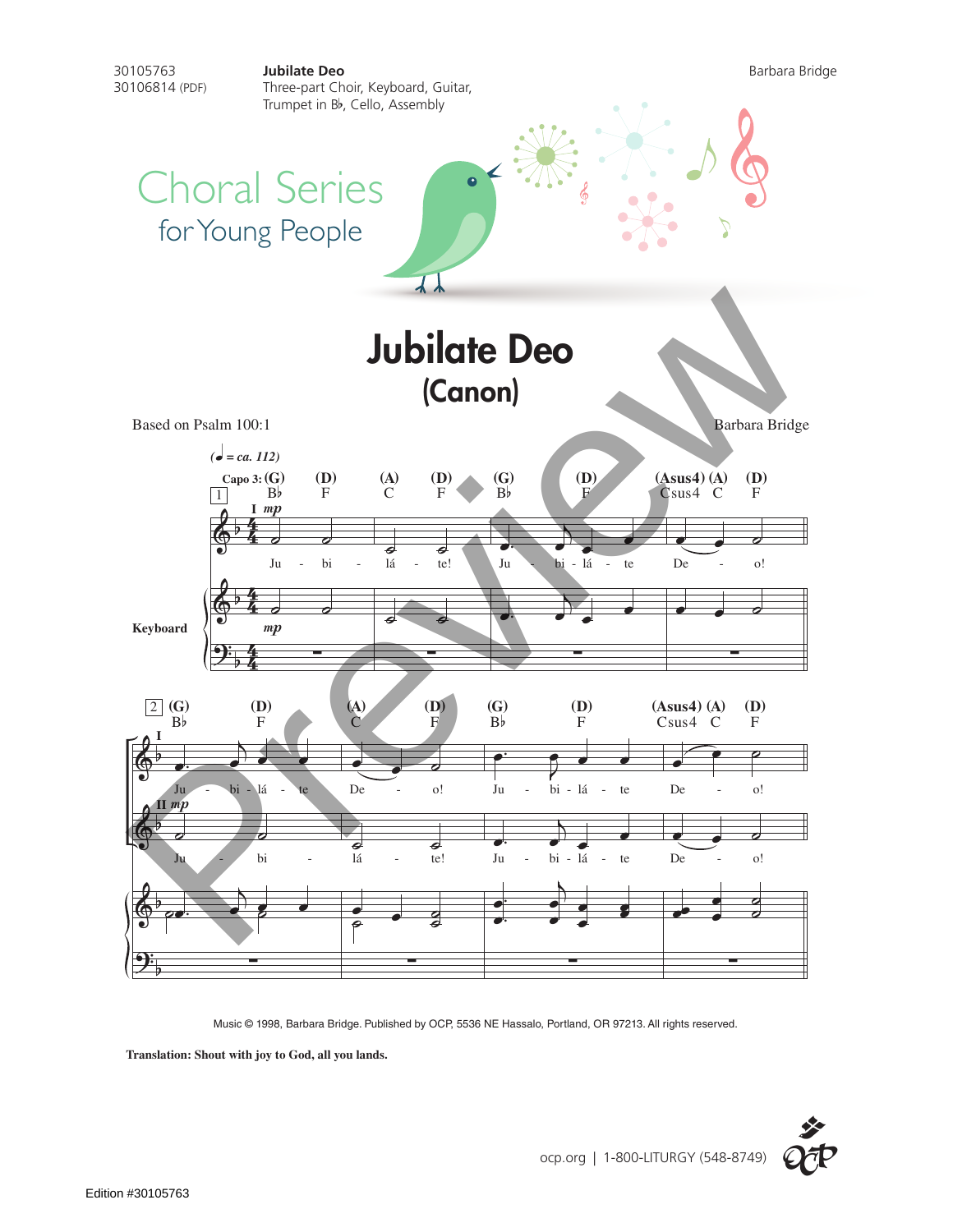

2

Edition 30105763 Jubilate Deo Printed in USA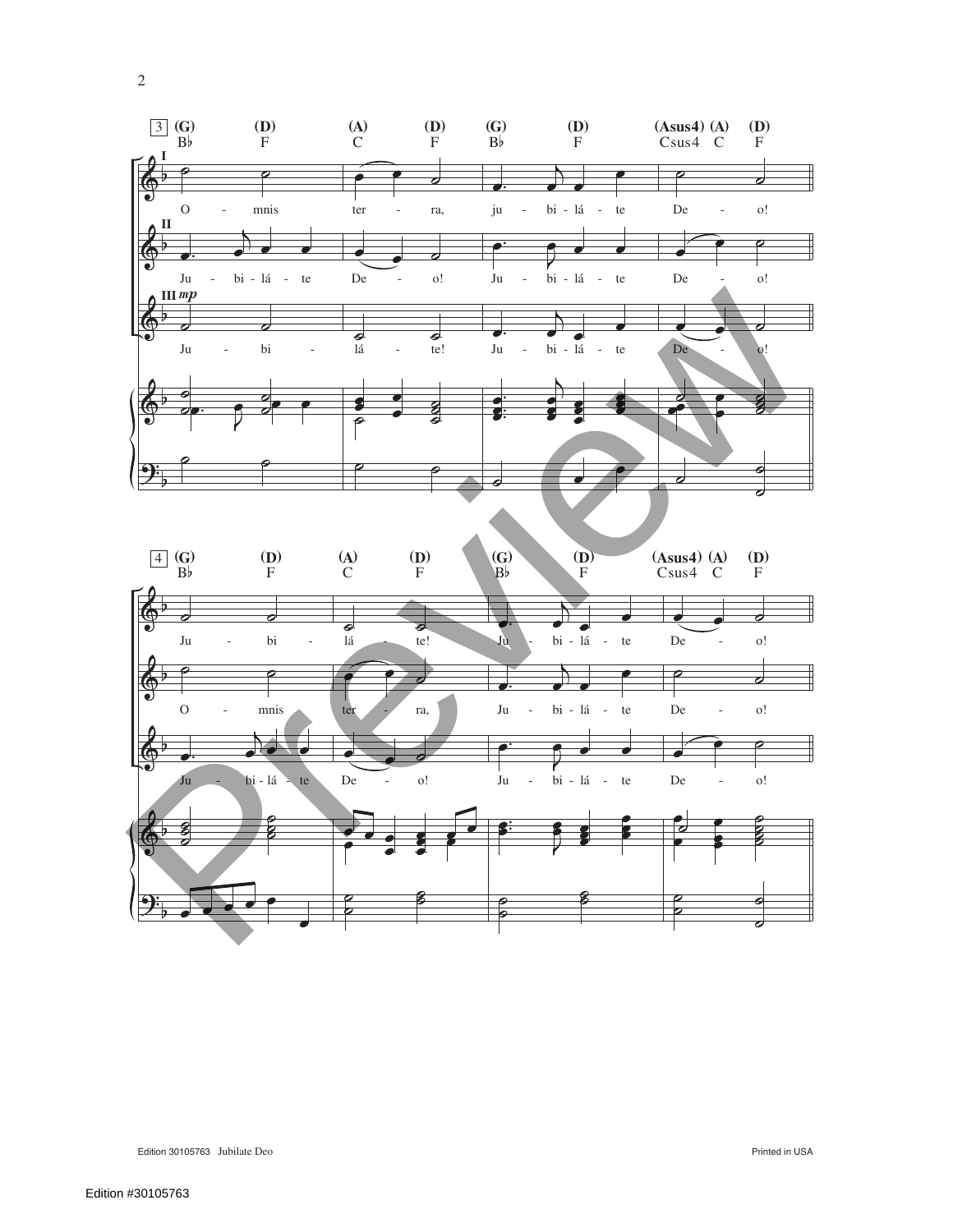



3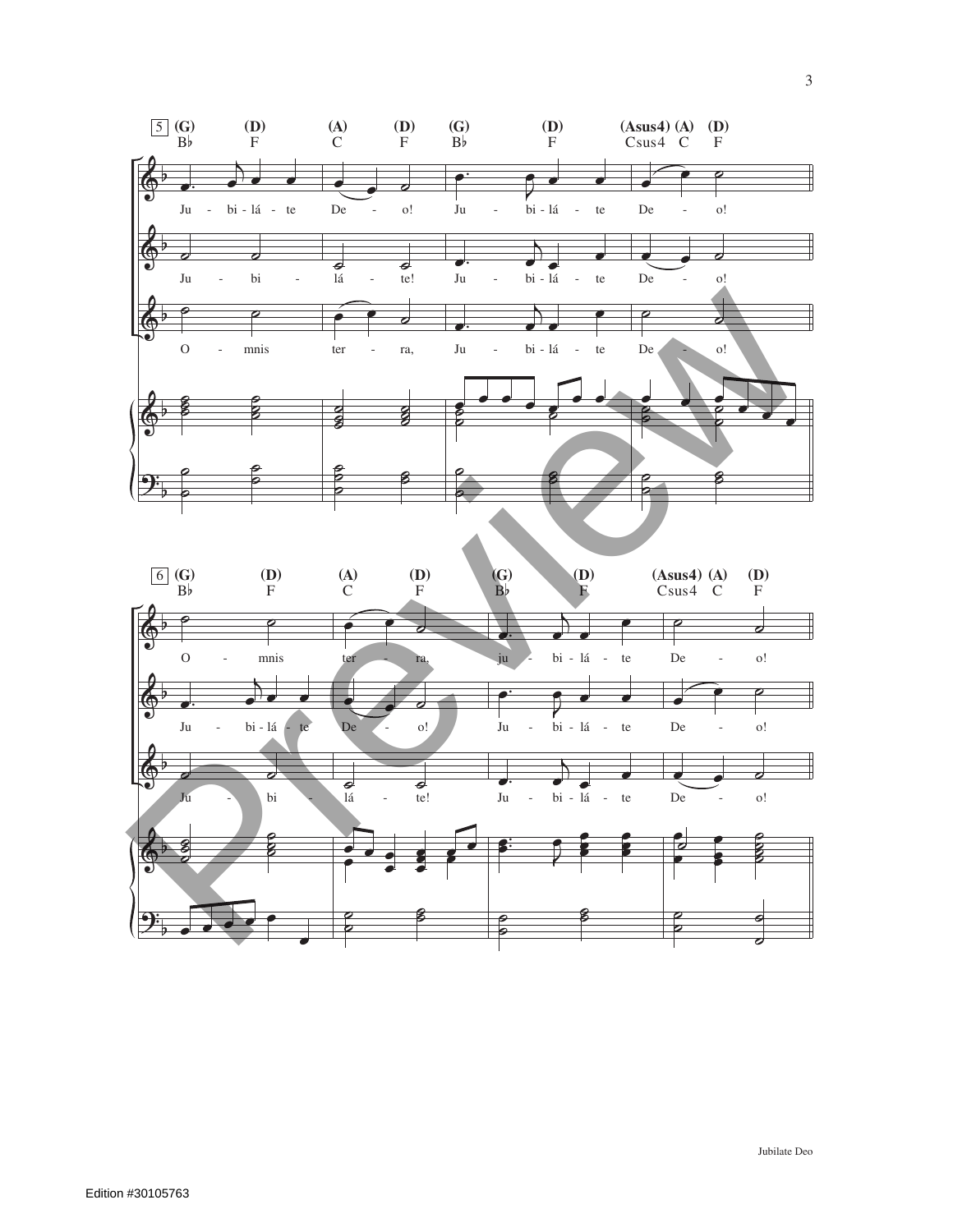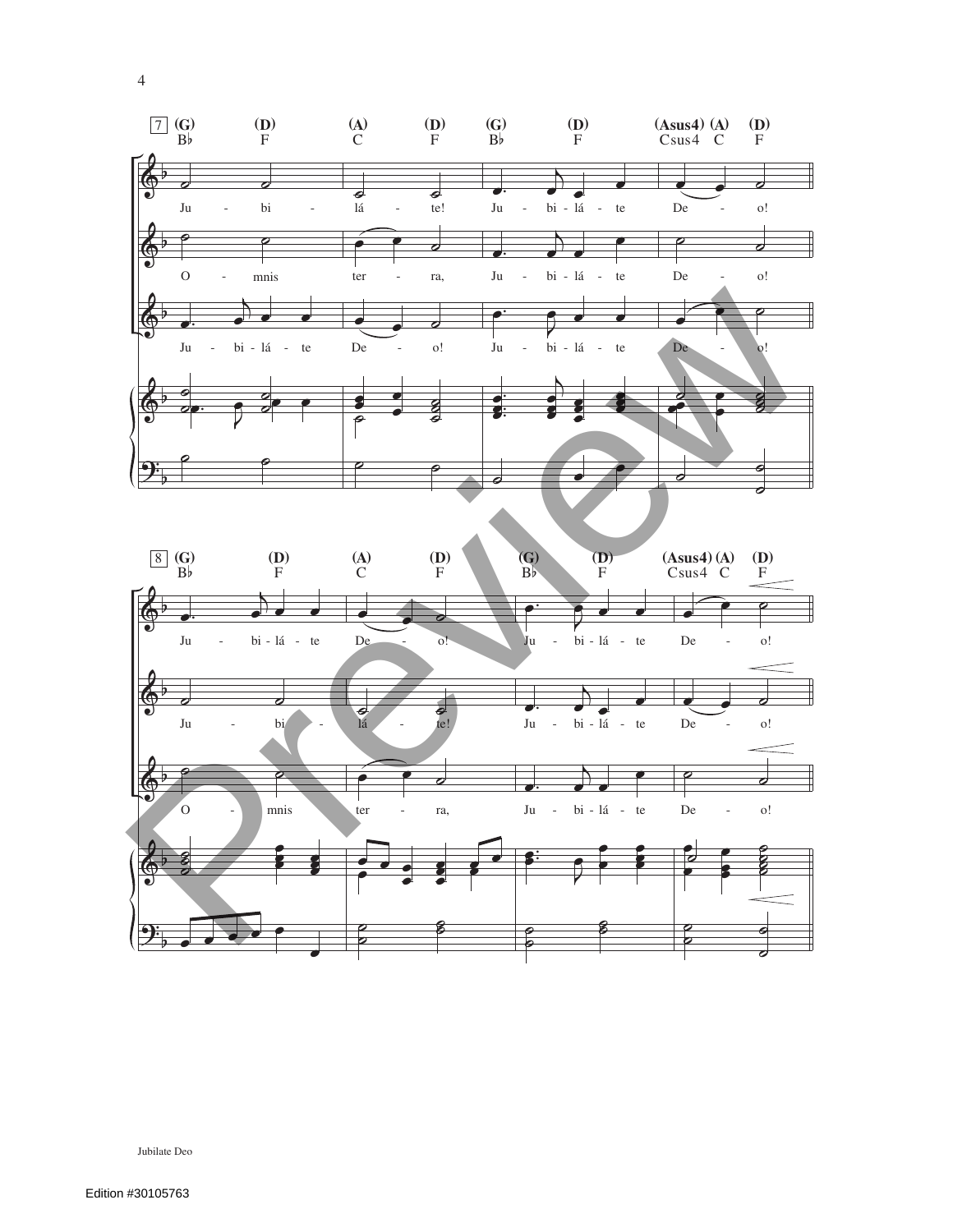

5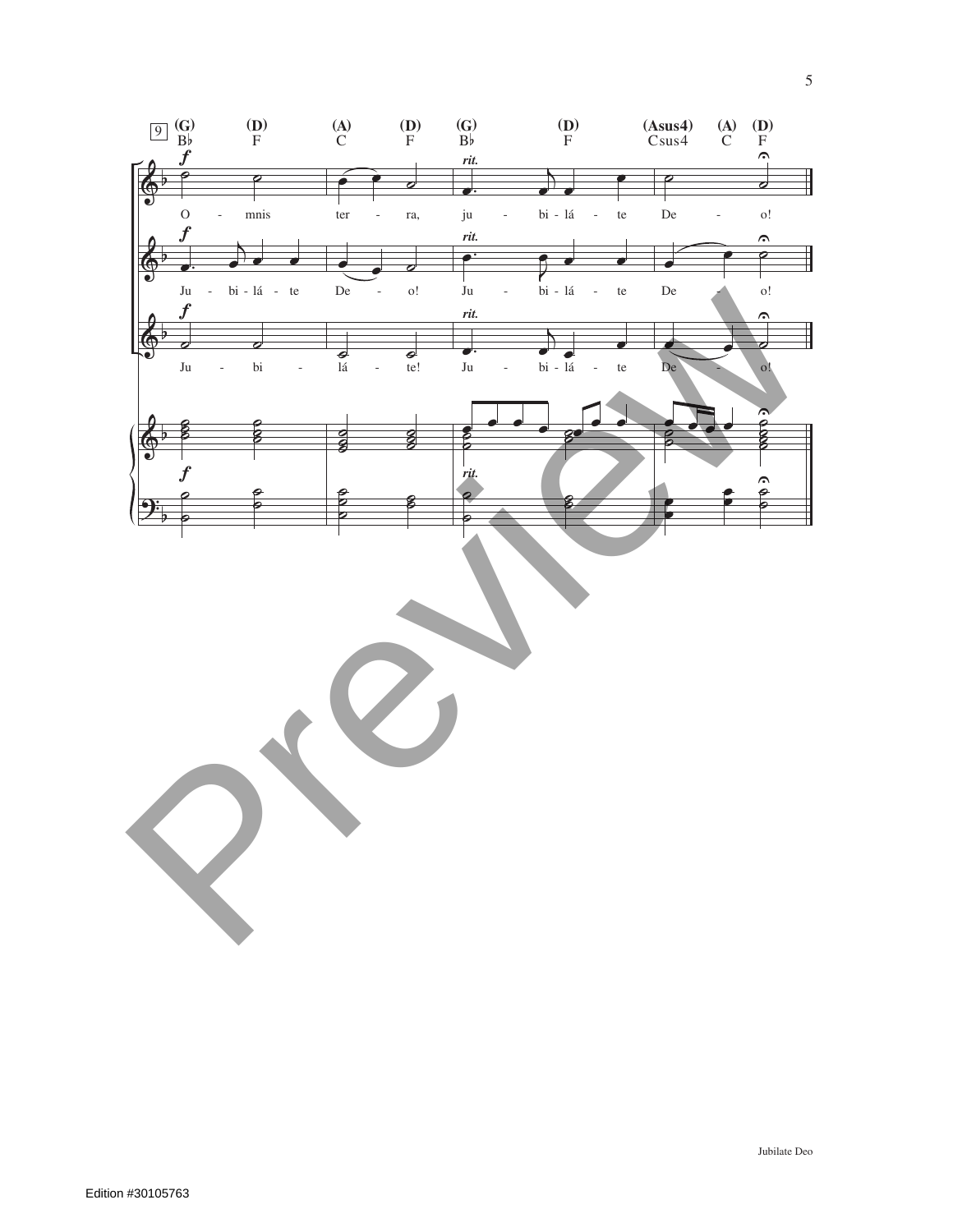

Music © 1998, Barbara Bridge. Published by OCP, 5536 NE Hassalo, Portland, OR 97213. All rights reserved.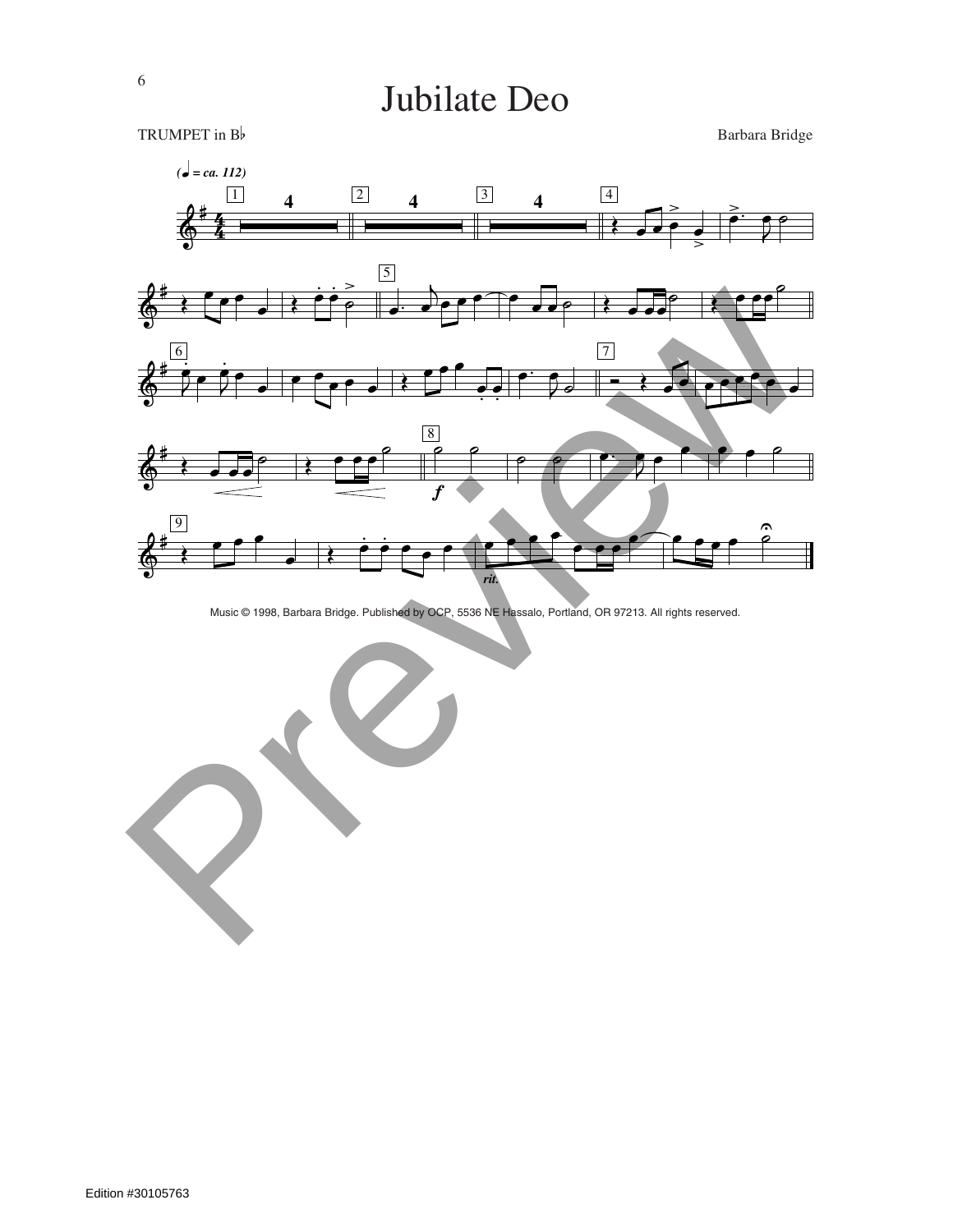CELLO Barbara Bridge



Music © 1998, Barbara Bridge. Published by OCP, 5536 NE Hassalo, Portland, OR 97213. All rights reserved.